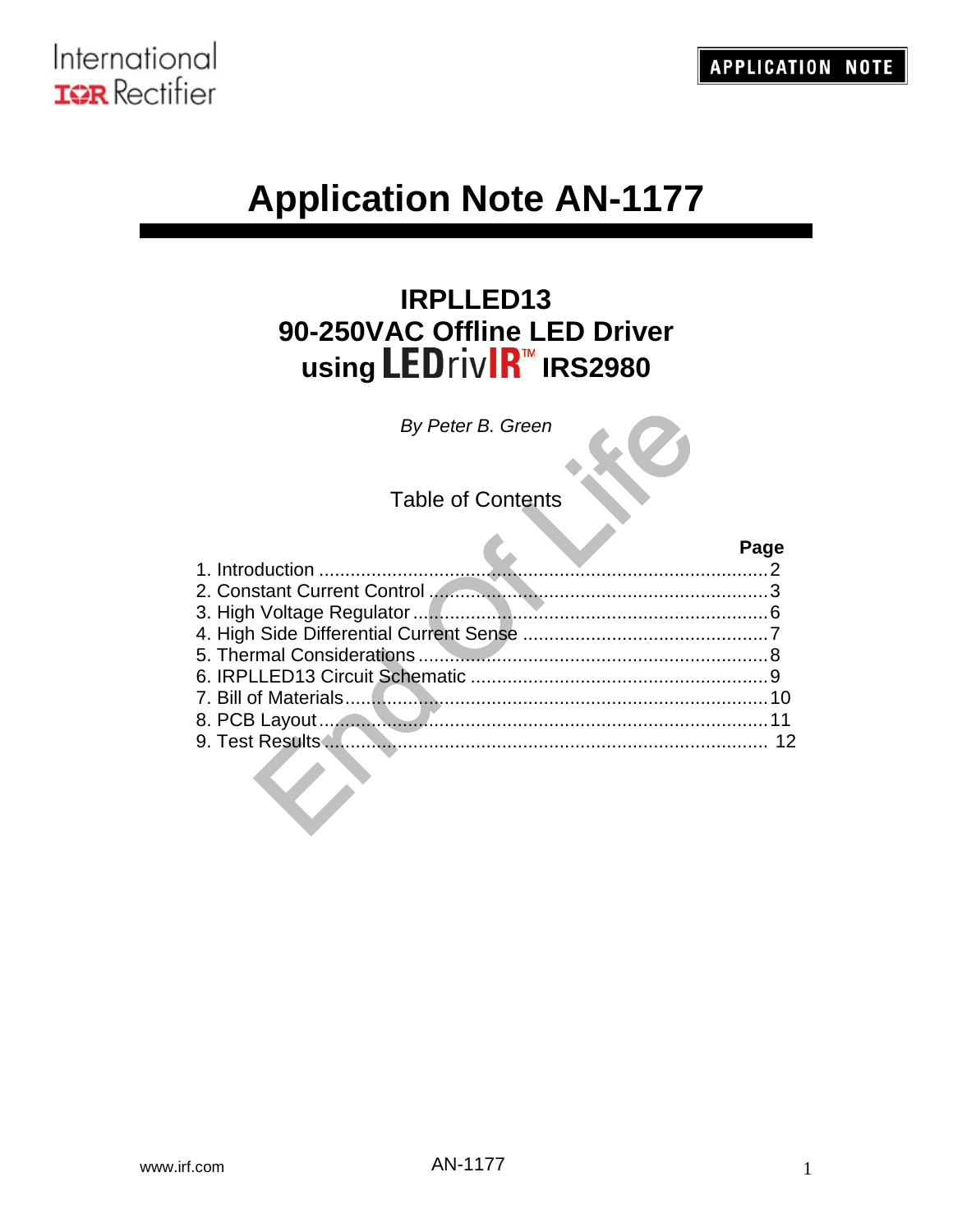### **APPLICATION NOTE**

### International **IGR** Rectifier

### **EVALUATION BOARD - IRPLLED13**

1. Introduction



End of the control of the capture of the capture of the capture of the capture of the capture of the capture of the capture of the capture of the capture of the capture of the capture of the capture of the capture of the c Solid state light sources are now available that offer viable alternatives to Fluorescent and HID lamps and far surpass incandescent lamps. Luminous efficacy (expressed in Lumens per Watt) has now reached levels enabling LEDs to be used for general illumination. High brightness LEDs also possess the added advantages of longer operating life span up to 50000 hours and greater robustness than other less efficient light sources making them suitable for outside applications such as street lighting.

High power LEDs are ideally driven with constant regulated DC current, requiring a "driver" or "converter" to provide the required current from an AC or DC power source. A simple single stage power converter based around the IRS2980 LED driver IC provides a controlled current output over a wide AC line or DC voltage input range.

The IRPLLED13 evaluation board is an off line non-isolated constant current Buck regulator LED driver designed to supply a nominal 350mA DC output current. The LED output voltage can be up to 90% of the input voltage, operating from an AC line input voltage between 90 and 250VAC 50/60Hz. The IRPLLED13 demo board is not designed for use with dimmers.

#### **Important Safety Information**

The IRPLLED13 does not provide galvanic isolation of the LED drive output from the line input. Therefore if the system is supplied directly from a nonisolated input, an electrical shock hazard exists at the LED outputs and these should not be touched during operation.

It is recommended that for laboratory evaluation the IRPLLED13 board be used with an isolated AC or DC input supply. The IRS2980 series Buck topology is suitable only for final applications where isolation is either not necessary or provided elsewhere in the system.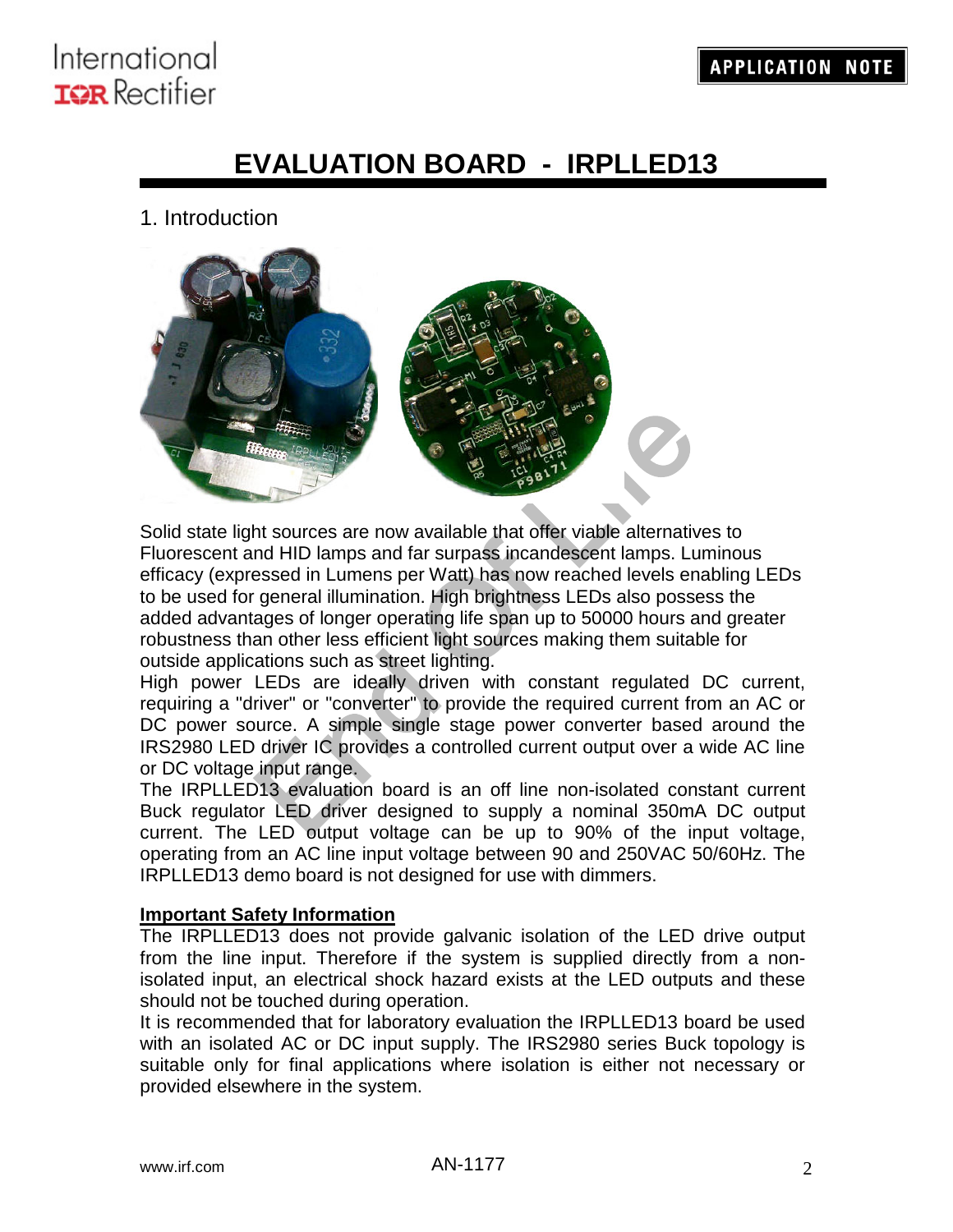

**Figure 1: IRPLLED13 Block Diagram**

#### 2. Constant current control

The IRS2980 is a hysteretic Buck controller operating in continuous conduction mode (CCM) and using a low side switching MOSFET as the controlled switch and a fast recovery diode as the uncontrolled switch connected to the positive DC bus. This mode of operation includes a differential floating high side current sense circuit, which is used to hysteretically control the output current by sensing the voltage drop across a sense resistor and regulating the average to 0.5V. The IRS2980 is designed for use in current regulated circuits and not voltage regulated circuits.



**Figure 2: IRS2980 Basic Schematic**

Figure 2 illustrates how the current is sensed by differentially measuring the voltage between the HV and CS inputs, RF and CF have been added to provide noise filtering. When the MOSFET (MBUCK) is switched on the current in the inductor LBUCK rises linearly according to the relationship: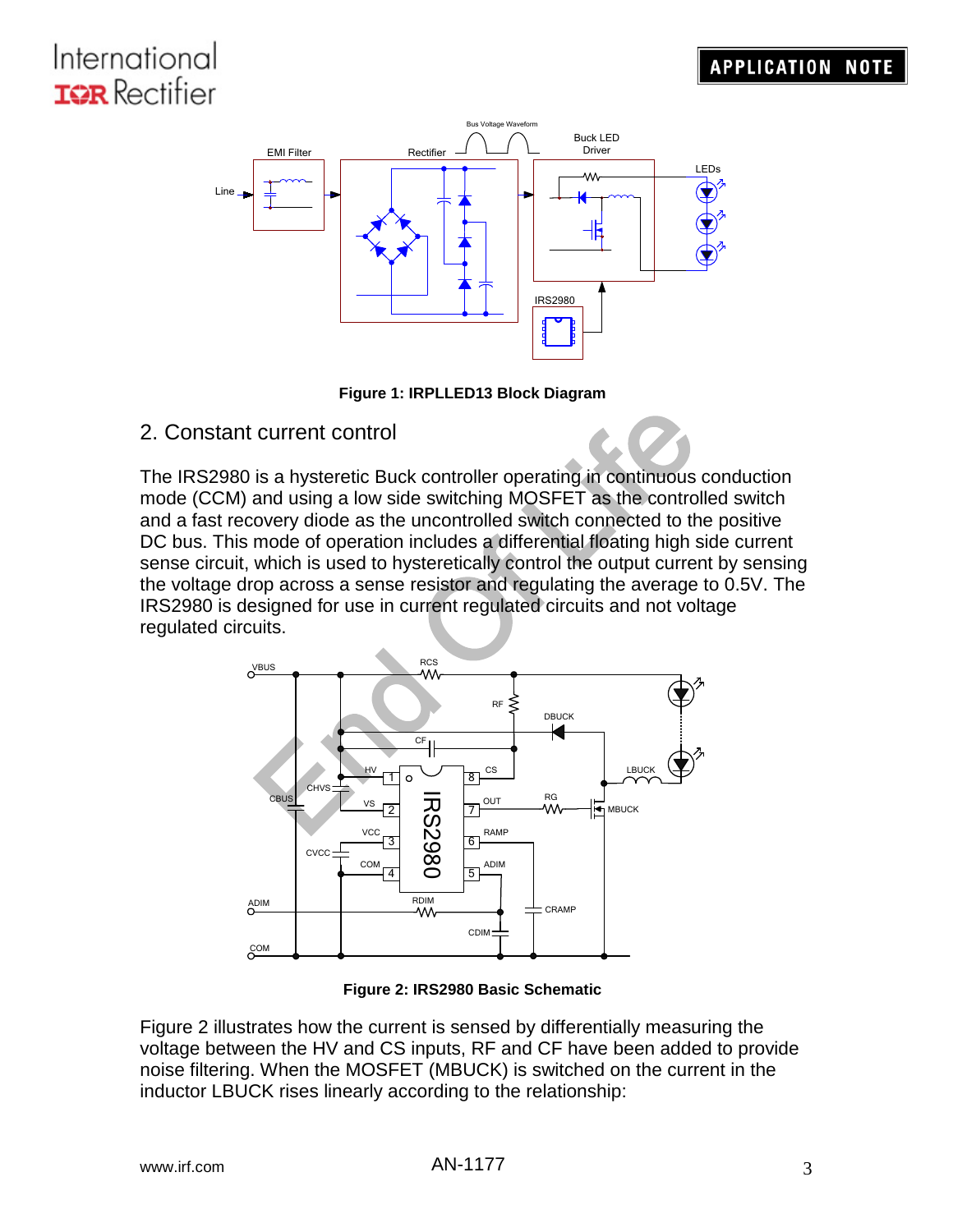$$
Vin-Vout=Lbuck.\frac{di}{dt}
$$
 [1]

Where Vin is the bus voltage rectified from the AC line voltage and Vout is the combined series voltage of the string of LEDs making up the load. When the voltage at HV rises to 0.55V with respect to CS the gate drive to MBUCK switches off. When the MBUCK is off the inductor current flows instead through DBUCK. During this period the current decreases linearly according to the relationship:

$$
Vout = -Lbuck.\frac{di}{dt}
$$
 [2]

When the voltage at HV falls to 0.45V with respect to CS the gate drive to MBUCK switches on. The cycle repeats continuously to provide an average current in LBUCK which supplies the LED load. The frequency and duty cycle are dependent on the input and output voltages and the value of the LBUCK as can be inferred from the equations.

The output current can be set by selecting the appropriate value of RCS according to the relationship:

$$
Iout(avg) = \frac{VCS}{RCS}
$$
 [3]

age at HV falls to 0.45V with respect to CS the gate drive<br>hes on. The cycle repeats continuously to provide an ave<br>JCK which supplies the LED load. The frequency and dut<br>the input and output voltages and the value of the where VCS is nominally 0.5V, therefore for an RCS of 1.5Ohms, the output current will be nominally 333mA. In practice there are some additional propagation delays in the circuit which give rise to some error in the current regulation and some variation over input voltage, however the performance is acceptable for most LED applications as shown in the test results section. Accuracy of regulation and amplitude of the current ripple are tradeoffs against inductor size and frequency.

The IRS2980 based LED driver is designed to operate up to 150kHz. This is necessary in order to limit the VCC current consumption since the internal high voltage regulator can supply only a limited current (ICC) dominated by gate drive current. Gate current charges and discharges the MOSFET input capacitance during each switching cycle and therefore increases with frequency. Using hysteretic regulation to control the LED current some overshoot occurs due to propagation delays and well as a small undershoot. These vary depending on di/dt of the ripple current, which is a function of input and output voltage, inductor value and frequency as well as RC filter values ( $R_F$  and  $C_F$ ). The average current is maintained over a wide input and output voltage range. Since the IRS2980S uses hysteretic current control to switch the Buck MOSFET on and off, the LED current (which is equal to the inductor current) is maintained half way between minimum and maximum currents. Because of this the switching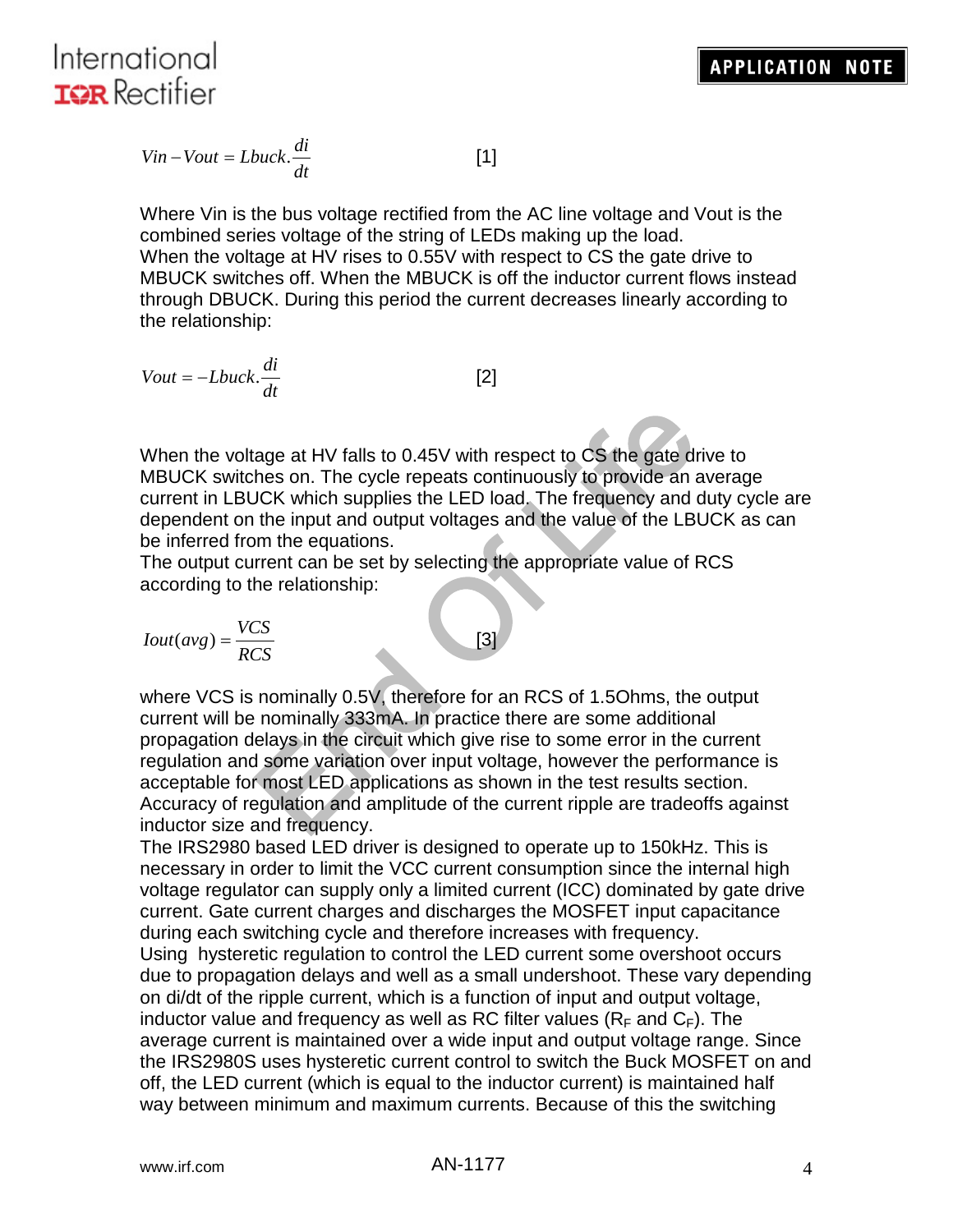frequency and duty cycle vary to meet the operating conditions imposed by the input and output voltages, output current and inductor value.

The following diagram shows the rise and fall of the LED current as the MOSFET switches on and off:



Figure 3: MOSFET gate drive and inductor/LED current.

The operation of the IRS2980S based Buck LED driver can be modeled at an operating point as follows:

First determine the rising and falling slopes of the inductor current.

Figure 3: MOSFET gate drive and inductor/LED current.  
\nThe operation of the IRS2980S based Buck LED driver can be modeled  
\noperating point as follows:  
\nFirst determine the rising and falling slopes of the inductor current.  
\n
$$
\frac{di}{dt} + \frac{V_{BUS\_DC} - V_{LED}}{L}
$$
\n[4]  
\n
$$
\frac{di}{dt} - \frac{V_{LED} - V_{F}}{L}
$$
\n[5]  
\nThese slopes are then used to determine the amount of overshoot and  
\nundershoot based on the delay caused by the RC filter, gate charge are  
\npropagation delays.  
\n $i_{OS} \approx (R_F \cdot C_F + \frac{Q_G}{0.18} + t_{DR}) \cdot \frac{di}{dt} +$ \n[6]

These slopes are then used to determine the amount of overshoot and undershoot based on the delay caused by the RC filter, gate charge and propagation delays.

$$
i_{OS} \approx (R_F \cdot C_F + \frac{Q_G}{0.18} + t_{DR}) \cdot \frac{di}{dt} +
$$
 [6]

$$
i_{US} \approx (R_F \cdot C_F + \frac{Q_G}{0.26} + t_{DF}) \cdot \frac{di}{dt} - \tag{7}
$$

Where,

 $R_F$  and  $C_F$  are the current sense filter components,

L is the inductor value,

 $Q<sub>G</sub>$  is the MOSFET gate charge,

 $t_{DR}$  and  $t_{DF}$  are propagation delays and can be omitted for first order approximation.

 $V_F$  is the forward voltage drop of the Buck diode which may assumed as 0.7V.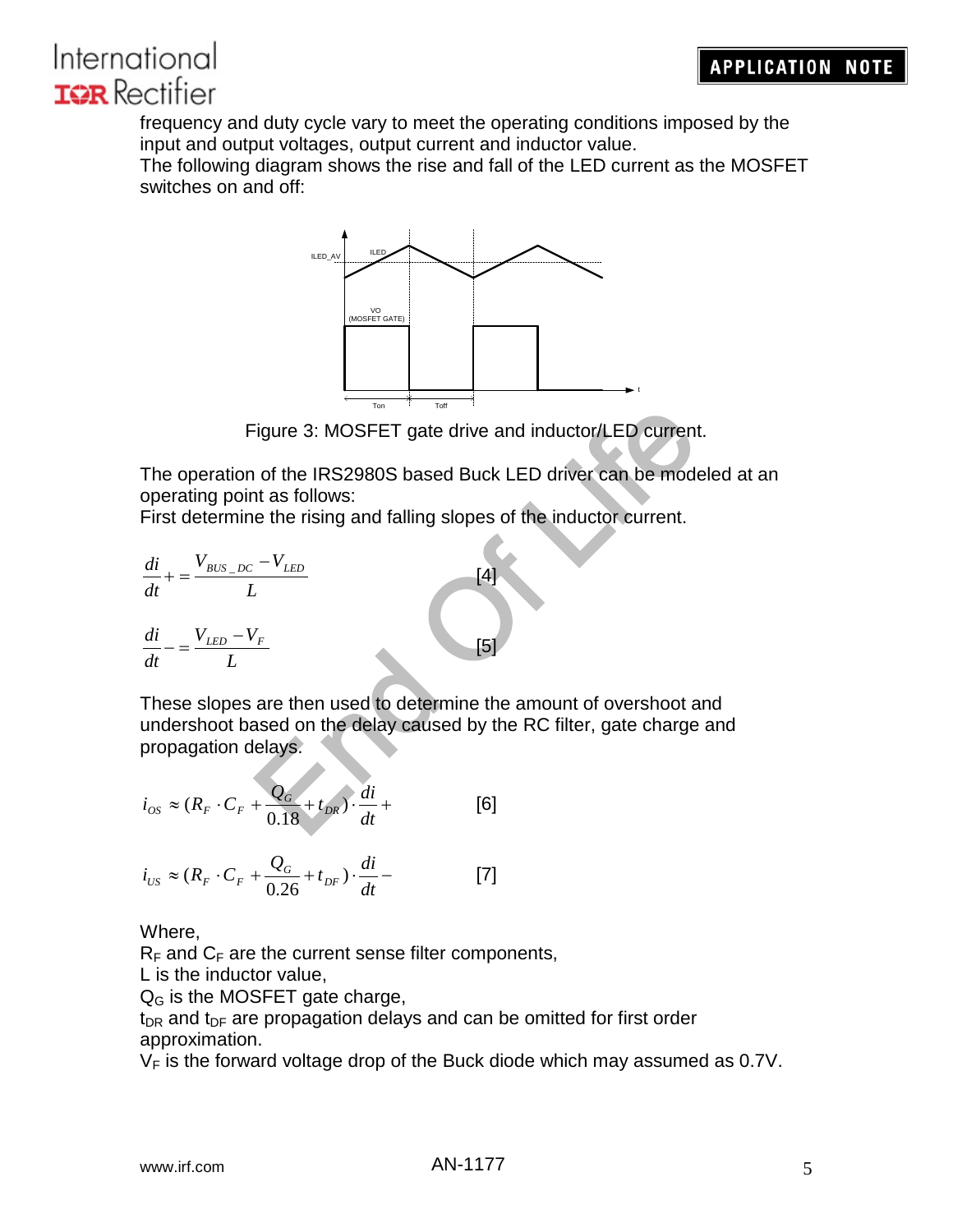Now that the overshoot and undershoot have been determined the on and off time, frequency and duty cycle can then be calculated.

$$
t_{on} = \frac{0.2 \cdot L \cdot I_{LED} + i_{OS} + i_{US}}{V_{BUS\_DC} - V_{LED}}
$$
 [8]

$$
t_{\text{off}} = \frac{0.2 \cdot L \cdot I_{LED} + i_{OS} + i_{US}}{V_{LED} + V_F}
$$
 [9]

$$
f_{SW} = \frac{1}{t_{on} + t_{off}}
$$
 (switching frequency) [10]

$$
d = \frac{t_{on}}{t_{on} + t_{off}}
$$
 (duty cycle) [11]

Property and duty cycle vary since there is a high ripple cold<br>tage. This is a result of the passive valley fill circuit used<br>on (PFC). The LED current is regulated dynamically by the<br>invally changing frequency and duty cy Operating frequency and duty cycle vary since there is a high ripple content in the DC bus voltage. This is a result of the passive valley fill circuit used for power factor correction (PFC). The LED current is regulated dynamically by the IRS2980 continually changing frequency and duty cycle to maintain a constant average. The passive valley fill circuit provides power factor between 0.85 and 0.9 depending on the AC input voltage and load, with two capacitors and three diodes as shown in figure 4. It should be noted that the line current THD will be about 50% using this technique but this is acceptable for many applications.



Figure 4: Passive valley fill PFC circuit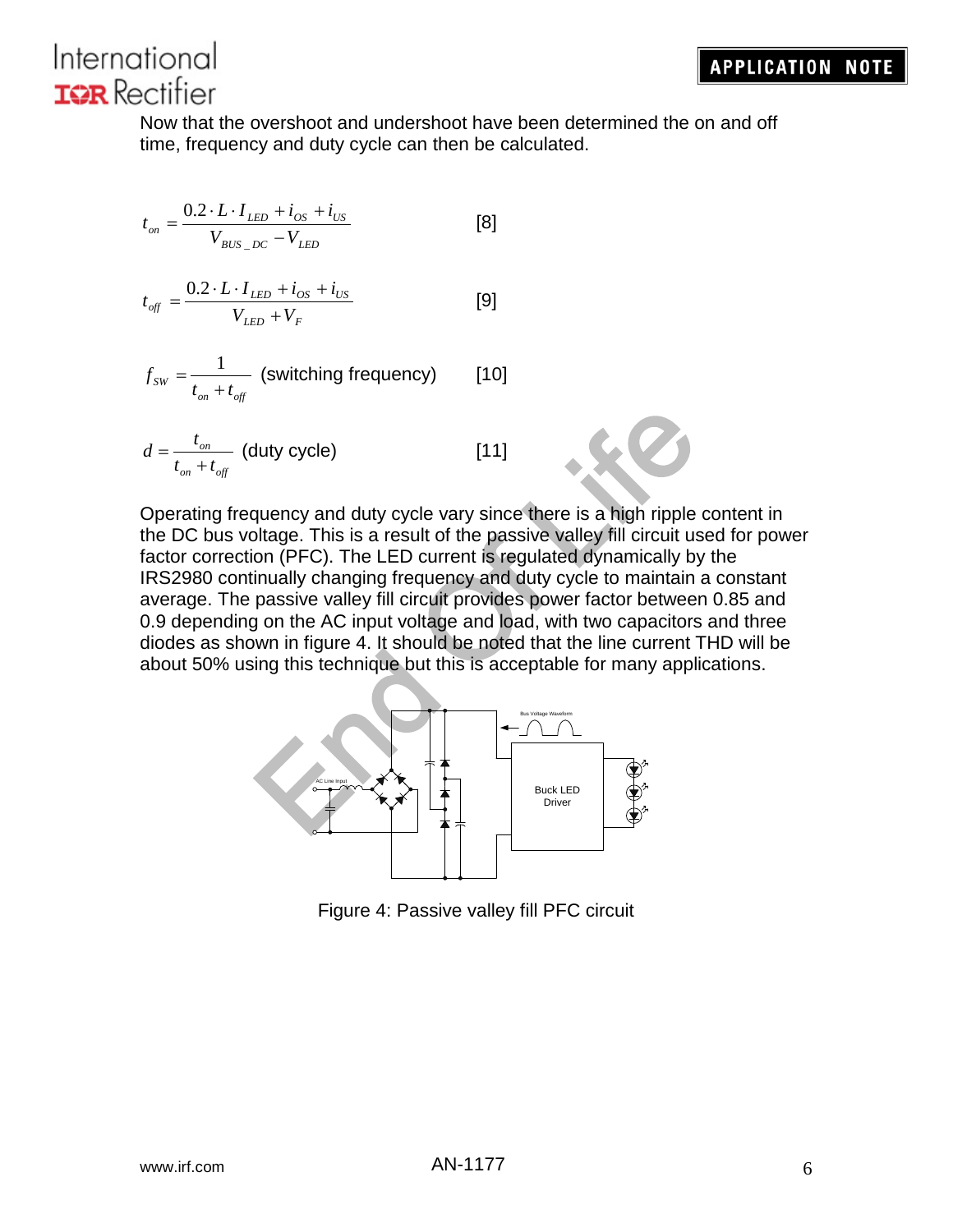



The efficiency of the IRPLLED13 like all Buck converters, varies depending on input and output voltage.

### **3. High Voltage Regulator**

mateuring.<br>
So the IRPLLED13 like all Buck converters, varies deper<br>
ge Regulator<br>
ge Regulator<br>
contains an internal high voltage regulator to supply VCC<br>
CO bus. Figure 2 shows that pin 1 (HV) is connected direct<br>
suppli The IRS2980 contains an internal high voltage regulator to supply VCC from the high voltage DC bus. Figure 2 shows that pin 1 (HV) is connected directly the DC bus. Current is supplied to the VCC supply at pin 2 through an internal current source capable of operating up to 450V. The internal regulator can supply up to 3mA, which is sufficient to supply VCC for most MOSFET gate capacitances and frequencies normally required in an LED driver. ICC can be reduced by selecting a MOSFET with a low gate capacitance (25nC or less) and selecting an inductance (LBUCK) that will allow the regulator to operate at a reduced frequency. A regulator operating at 60kHz for example will require much lower ICC than one operating at 120kHz. As explained earlier this is a tradeoff against inductor size. It is also important to consider the temperature rise of the IRS2980. Since the internal regulator operates linearly the associated power loss is dependent on bus voltage and ICC.

More care must be taken at higher bus voltages to minimize frequency and ICC to minimize the IC operating temperature. The addition of heat sinking in the form of areas of copper on the PCB or thermally conductive potting compounds can significantly reduce temperature. Inductor values are generally larger for 220V off line AC applications than for 120V in order to reduce switching frequency, which lowers power dissipation in the circuit.

The VCC current (ICC) drawn by the IRS2980S can be estimated from the following formula:

$$
I_{cc} \approx 1mA + Q_G \cdot f_{sw} \tag{12}
$$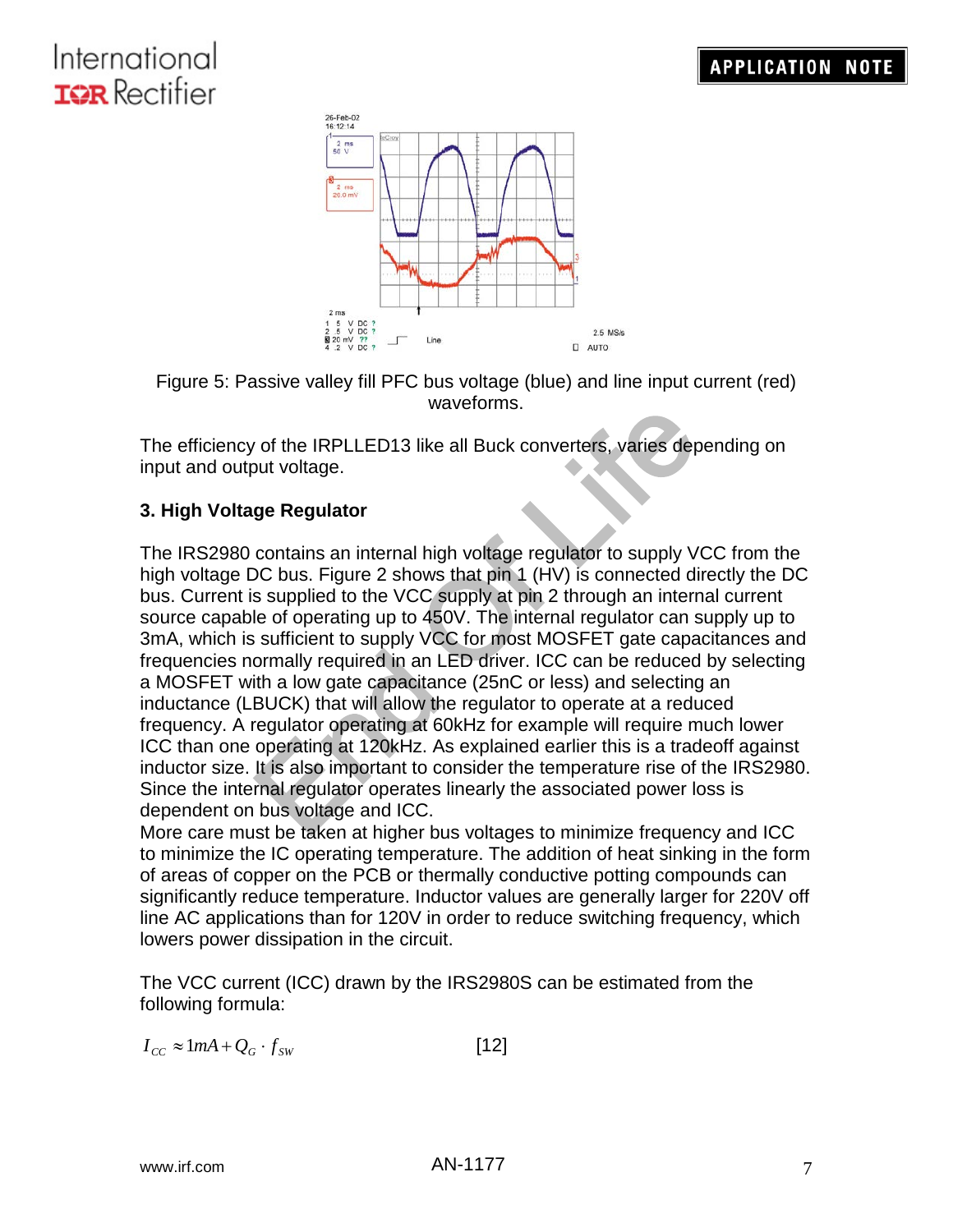therefore power dissipation due to the high voltage regulator can be calculated as:

 $P_{REG} = V_{BUS} - PC_{AV} \cdot I_{CC}$  [13]

### **4. High side differential current sense**

The IRS2980 uses a floating differential current sense circuit to measure the LED current in the high side of the supply circuit. The Buck regulator configuration uses a low side switch unlike the IRS25401 which uses a high side switch and low side current sense. In order to realize average current control the current must be sensed both when the MOSFET (MBUCK) is switched on and when it is switched off and therefore must be sensed at the high side. In order to accomplish this the hysteretic current sensing circuitry within the IRS2980 is situated within a floating high side well, constructed by means of International Rectifiers HVIC technology. A floating supply voltage (nominally 8V) for the circuitry contained within this high voltage well is developed between the HV and VS pins of the IC. The supply is provided by a current source located between VS and COM.

The high side contains a comparator with defined hysteresis connected to a -0.5V reference with respect to HV. The output from the comparator is transferred through high voltage level shift circuitry to the gate driver circuitry, which is referenced to COM.

is the nysterenc current sensing circuity whim the insezes<br>a floating high side well, constructed by means of International<br>C technology. A floating supply voltage (nominally 8V) for<br>ined within this high voltage well is The floating high side current sense incorporated in the IRS2980S is able to operate up to 450V and withstand voltage surges up to 600V. A internal bias supply is derived between the HV and VS pins by a 1mA current source pulling down on VS so that a supply voltage is produced across the external capacitor CHVS to supply the high side circuitry. A value of 22nF is recommended for CHVS. The internal bias supply also dissipates some power, which can be calculated from the formula:

 $P_{BIAS} = (V_{BUS\_DC\_AV} - 10) \cdot 1mA$  [14]

In order for the high side current sense circuitry to function, a minimum bus voltage of 30V is required to provide adequate bias supply current and stand off voltage.

### **5. Thermal considerations**

Since the IRS2980S dissipates some power during normal operation, temperature rise of the IC die must be considered as part of the design process. The SO8 IC package has a maximum power rating (PD) of 625mW, therefore the sum of  $P_{REG}$  and  $P_{BIAS}$  should not exceed this value. The junction temperature should remain below 125°C to ensure operation within specifications.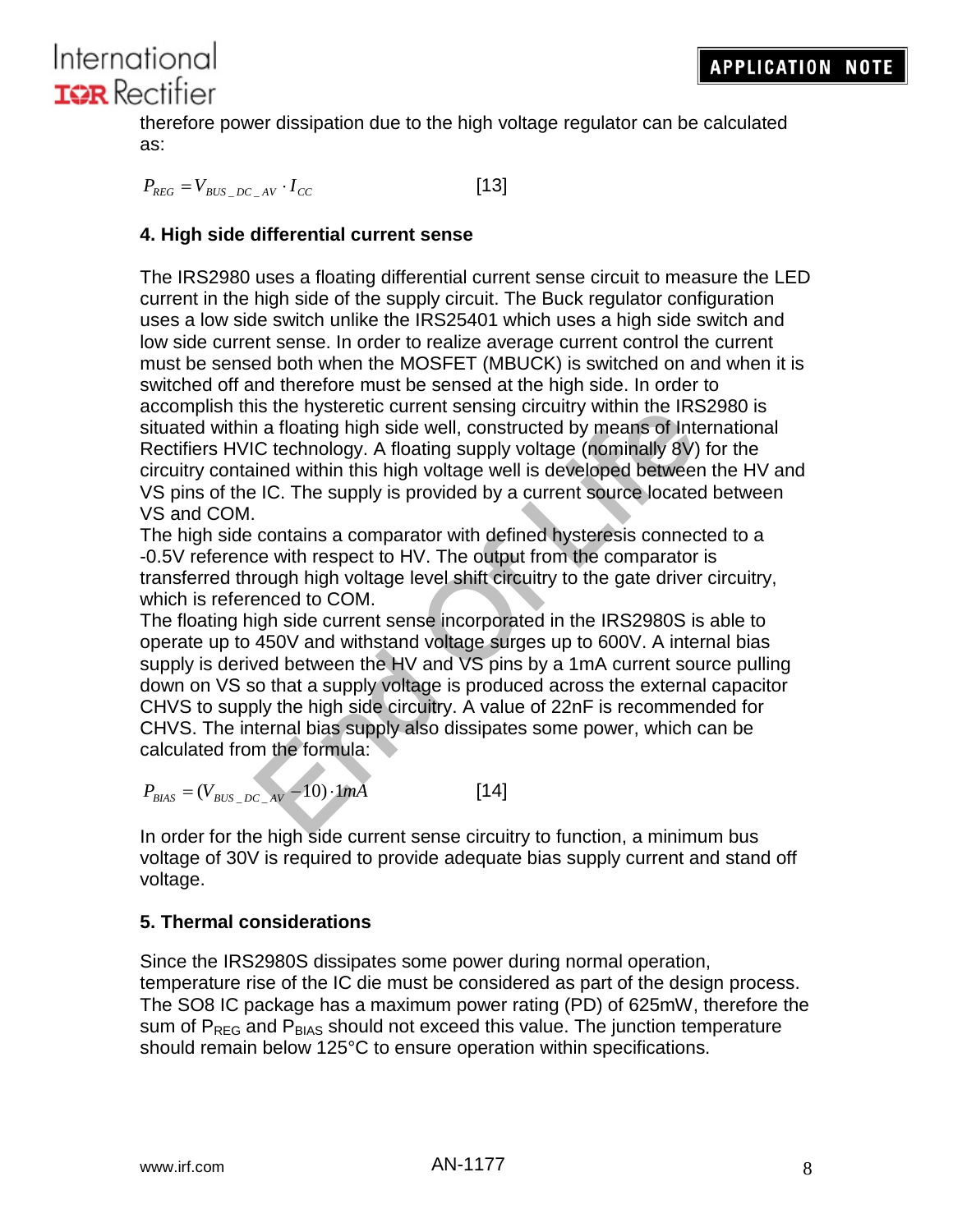The junction temperature is normally 10°C above the case temperature for an SO8 package therefore the case temperature should not exceed 115°C at maximum ambient.

In order to reduce the junction temperature rise thermal relief has been added around the IRS2980S on the IRPLLED13 PCB layout. With adequate thermal relief the die temperature rise is greatly reduced. An area of copper has been placed on the opposite side of the PCB to the IC in the same position with several through hole vias added underneath the IC to conduct heat through to the other side. In addition an area of this thermal relief area has been left without solder resist to aid dissipation.

End Of Life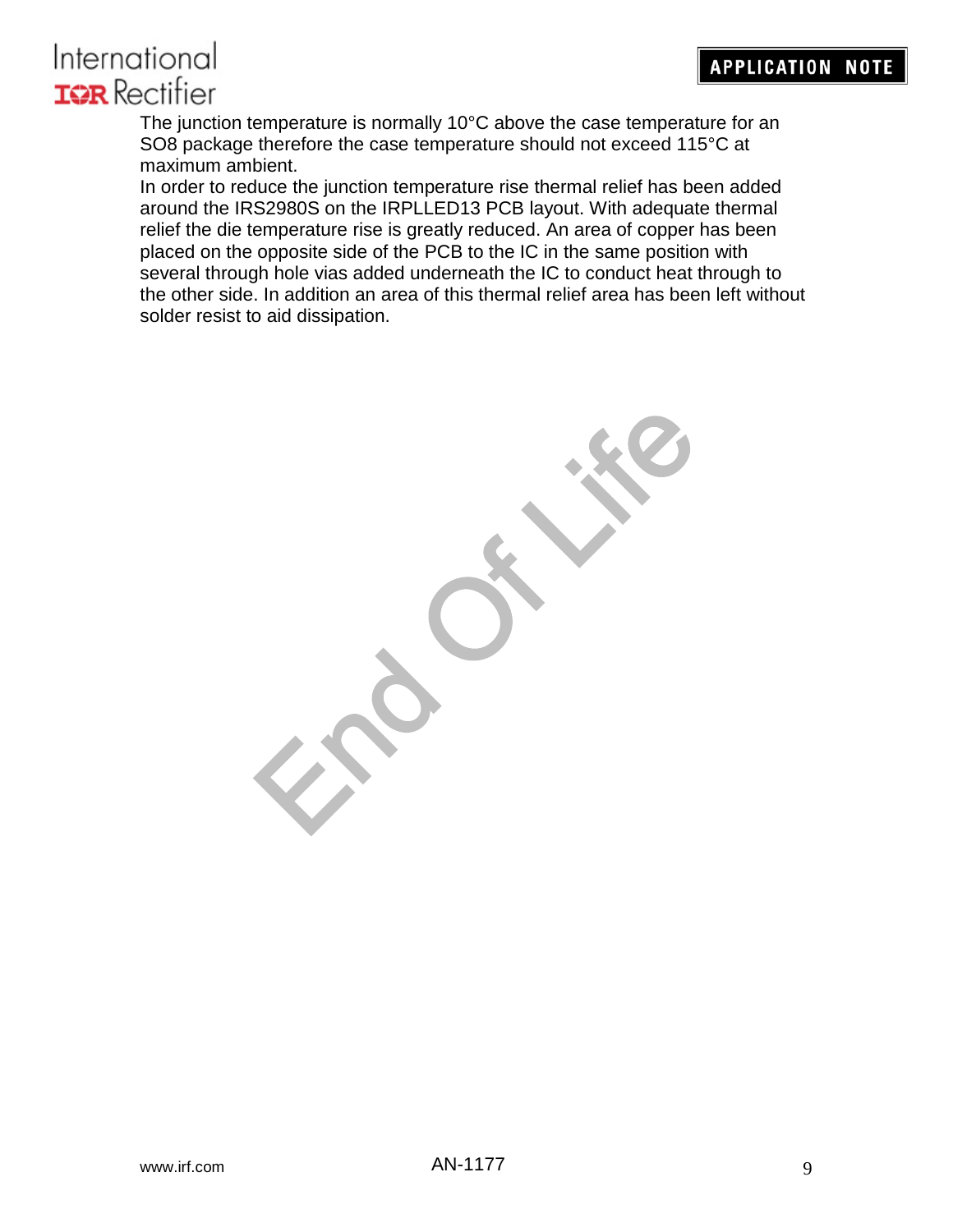### **6. IRPLLED13 Circuit Schematic**





**Figure 4: IRPLLED13 Complete Schematic**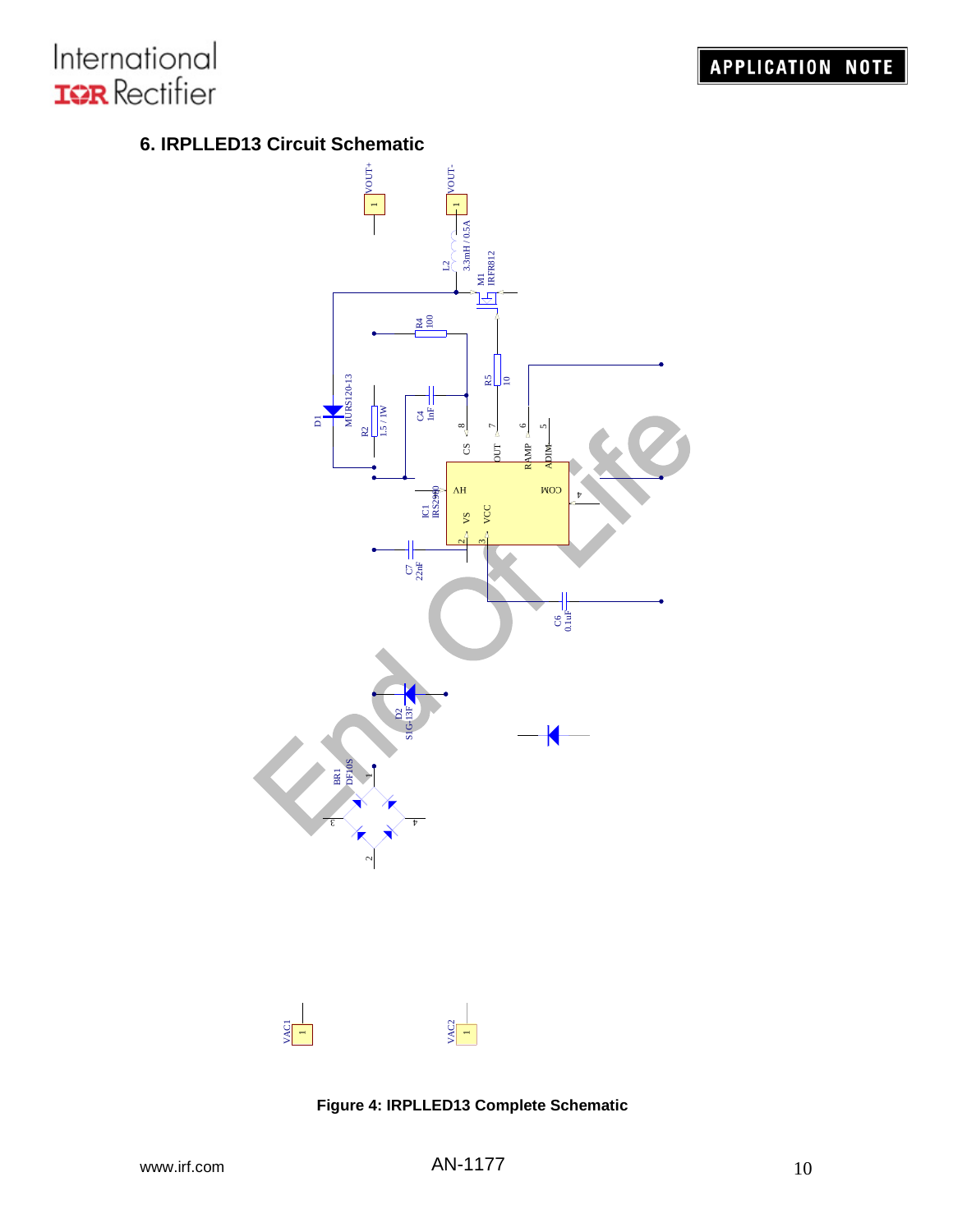### **7. Bill of Materials**

| Item             | <b>Description</b>                    | Part Number                     | <b>Manufacurer</b>         | Quantity       | Reference                                        |
|------------------|---------------------------------------|---------------------------------|----------------------------|----------------|--------------------------------------------------|
| $\mathbf 1$      | IC, LED Controller                    | <b>IRS2980S</b>                 | International<br>Rectifier | $\mathbf{1}$   | IC1                                              |
| $\overline{2}$   | Rectifier, 1A, 400V,<br><b>SMA</b>    | S1G-13-F                        | Diodes Inc                 | 3              | D <sub>2</sub> , D <sub>3</sub> , D <sub>4</sub> |
| 3                | Diode, 1A, 600V, 35nS,<br><b>SMB</b>  | MURHS160T3G                     | On Semi                    | $\mathbf{1}$   | D <sub>1</sub>                                   |
| $\overline{4}$   | Bridge, 1000V, 1.5A,<br>4SDIP         | <b>DF10S</b>                    | Fairchild                  | $\mathbf{1}$   | BR <sub>1</sub>                                  |
| $\overline{5}$   | MOSFET, 500V,<br>2.20hm, DPAK         | <b>IRFR812</b>                  | International<br>Rectifier | $\mathbf{1}$   | M1                                               |
| $\,6$            | Capacitor, 100nF,<br>250VAC, Radial   | B32652A6104J                    | Epcos                      | $\mathbf{1}$   | C <sub>1</sub>                                   |
| $\overline{7}$   | Capacitor, 1nF, 50V,<br>5%, 1206      | 1206A102JAT2A                   | <b>AVX</b>                 | $\mathbf{1}$   | C <sub>4</sub>                                   |
| $\bf 8$          | Capacitor, 0.1uF, 50V,<br>10%, 1206   | GRM319R71H10<br><b>4KA01D</b>   | Murata                     | $\mathbf{1}$   | C <sub>6</sub>                                   |
| $\boldsymbol{9}$ | Capacitor, 10uF,<br>200VDC, 20%       | EKXG201ELL100<br><b>MJ16S</b>   | <b>United Chem</b>         | 2              | C2, C5                                           |
| 10               | Capacitor, 0.10uF,<br>630V, 1812, X7R | GRM43DR72J10<br>4KW01L          | Murata                     | $\mathbf{1}$   | C <sub>3</sub>                                   |
| 11               | Capacitor, 22nF, 50V,<br>1206         | 12065C223KAT2<br>A              | <b>AVX</b>                 | $\mathbf{1}$   | C7                                               |
| 12               | Resistor, 1.5Ohm, 1W,<br>5%, 2512     | ERJ-1TYJ1R5U                    | Panasonic                  | $\mathbf{1}$   | R <sub>2</sub>                                   |
| 13               | Resistor, 100hm, 1W,<br>5%, Axial     | PR01000101009<br><b>JR500</b>   | Vishay                     | $\overline{2}$ | R <sub>1</sub> , R <sub>3</sub>                  |
| 14               | Resistor, 1kOhm,<br>0.25W, 5%, 1206   | ERJ-8GEYJ102V                   | Panasonic                  | $\mathbf{1}$   | R <sub>4</sub>                                   |
| 15               | Resistor, 10, 0.25W,<br>5%, 1206      | ERJ-8GEYJ100V                   | Panasonic                  | $\mathbf 1$    | R <sub>5</sub>                                   |
| 16               | Inductor, 1mH, 0.55A,<br>1.68Ohm      | B82477G4105M                    | Epcos                      | $\mathbf{1}$   | L1                                               |
| 17               | Inductor, 3.3mH, 0.44A,<br>Radial     | <b>TSL1315RA-</b><br>332JR44-PF | <b>TDK</b>                 | $\mathbf{1}$   | L2                                               |
| 18               | Test point, 0.063"D<br>Yellow         | 5009                            | Keystone                   | $\overline{2}$ |                                                  |
| 19               | Test point, 0.063"D<br>Red            | 5005                            | Keystone                   | 1              |                                                  |
| 20               | Test point, 0.063"D<br><b>Black</b>   | 5006                            | Keystone                   | 1              |                                                  |
| 21               | <b>PCB</b>                            | IRPLLED13 Rev<br>D              |                            | $\mathbf{1}$   |                                                  |
| 22               |                                       |                                 |                            |                |                                                  |
| 23               |                                       |                                 |                            |                |                                                  |
| 24               |                                       |                                 |                            |                |                                                  |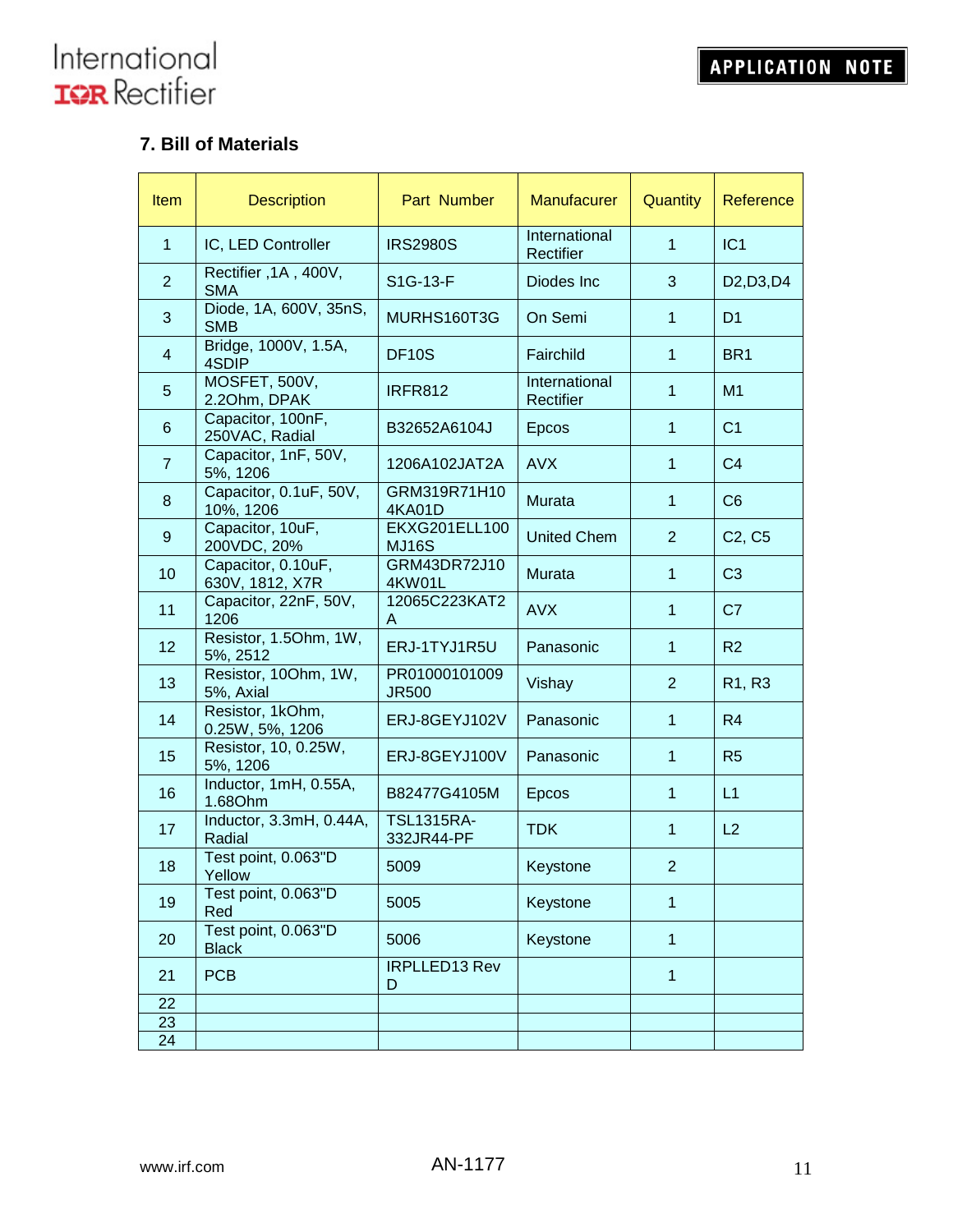### International **IQR** Rectifier **8. PCB Layout**



**Figure 5: PCB Layout**

#### Layout Considerations

It is very important when laying out the PCB for the IRS2980 based LED driver to consider the following points:

- 1. CVCC (C6) and CHVS (C8) must be as close to IC1 as possible.
- 2. The feedback path should be kept to a minimum length and separated as much as possible from high frequency switching traces to minimize noise at the CS input.
- 3. The current sense filter components RF (R4) and CF (C4) should be located close to the IRS2980 with short direct traces.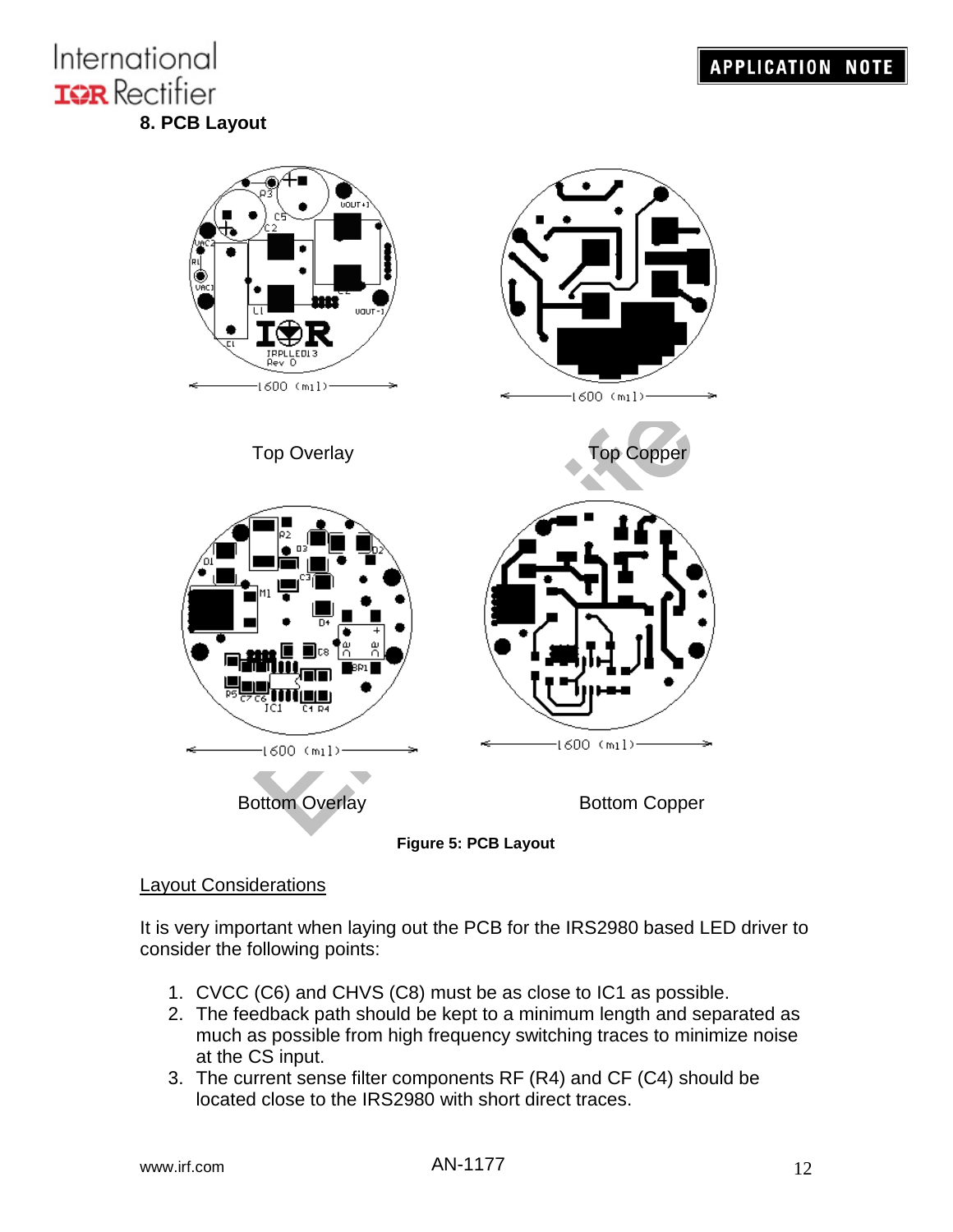- 4. It is essential that all signal and power grounds should be kept separated from each other to prevent noise from entering the control environment. Signal and power grounds should be connected together at one point only, which must be at the COM pin of the IRS2980. The IRS2980 may not operate in a stable manner if these guidelines are not followed! All low side components associated with the IC should be connected to the IC signal ground (COM) with the shortest path possible.
- 5. All traces carrying the load current need to be sized accordingly.
- 6. Gate drive traces should also be kept to a minimum length.

#### **9. Test Results**

Measurements were carried out using a variable AC supply and a load of 7 white LEDs being driven at a nominal 350mA.

|               | Calculated |         | Measured |         |
|---------------|------------|---------|----------|---------|
| Line Voltage  | Minimum    | Maximum | Minimum  | Maximum |
| <b>120VAC</b> | 64.3       | 73.9    | 65.8     | 72 2    |
| <b>220VAC</b> | 73.1       | 78.3    | 65.0     | 72.8    |

#### **Table 1: Predicted frequency and measured frequency (kHz):**

Calculated Minimum Maximum Minimum Maximum Minimum 64.3 73.9 65.8 72.<br>
Table 1: Predicted frequency and measured frequency (kHz):<br>
Table 1: Predicted frequency and measured frequency (kHz):<br>
frequency occurs when the bus v The minimum frequency occurs when the bus voltage is at its lowest which is estimated to be half the peak voltage in the passive valley fill circuit. The maximum frequency occurs when the bus voltage reaches its peak. Table 1 shows that a first order calculation described in section 2 gives a frequency close to the actual frequency measured. The frequency is likely to vary from board to board due to component tolerances.

| AC Input | Input | Output  | Output  | Ripple | Output |
|----------|-------|---------|---------|--------|--------|
| Voltage  | Power | Voltage | Current | (mApp) | Power  |
| (V)      | (W)   | V)      | (mAav)  |        | (W)    |
| 80       | 8.58  | 20.1    | 339     | 62     | 6.81   |
| 100      | 8.57  | 20.1    | 339     | 68     | 6.81   |
| 120      | 8.67  | 20.1    | 340     | 71     | 6.83   |
| 140      | 8.79  | 20.1    | 341     | 73     | 6.85   |
| 160      | 8.83  | 20.1    | 342     | 80     | 6.87   |
| 180      | 9.97  | 20.0    | 343     | 80     | 6.87   |
| 200      | 9.12  | 20.0    | 344     | 82     | 6.89   |
| 220      | 9.26  | 20.0    | 345     | 81     | 6.90   |
| 240      | 9.40  | 20.0    | 346     | 82     | 6.93   |
| 260      | 9.55  | 20.0    | 348     | 84     | 6.95   |

#### **Table 2: IRPLLED13 Test Results**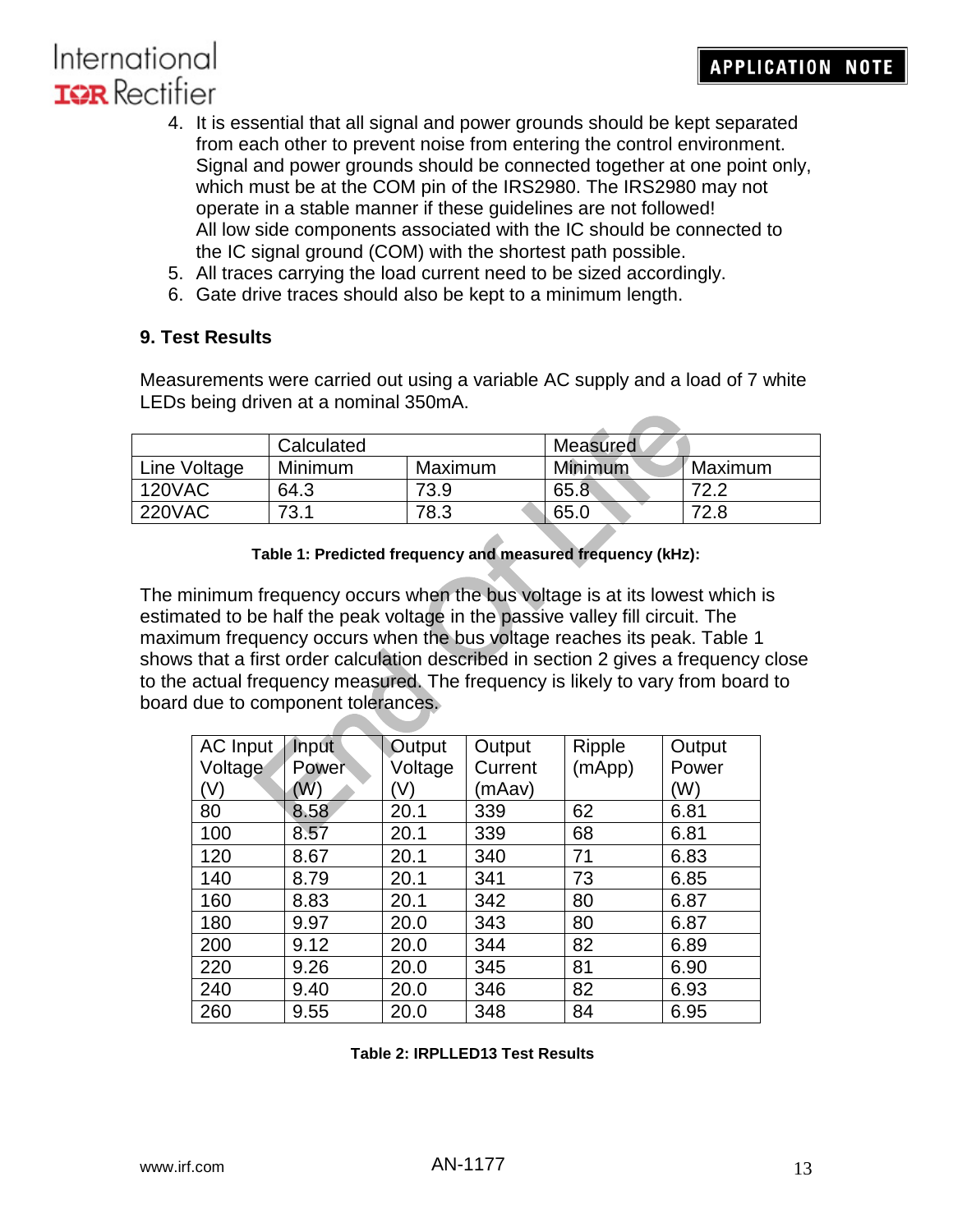

**Figure 7: LED Current at 220VAC Input**